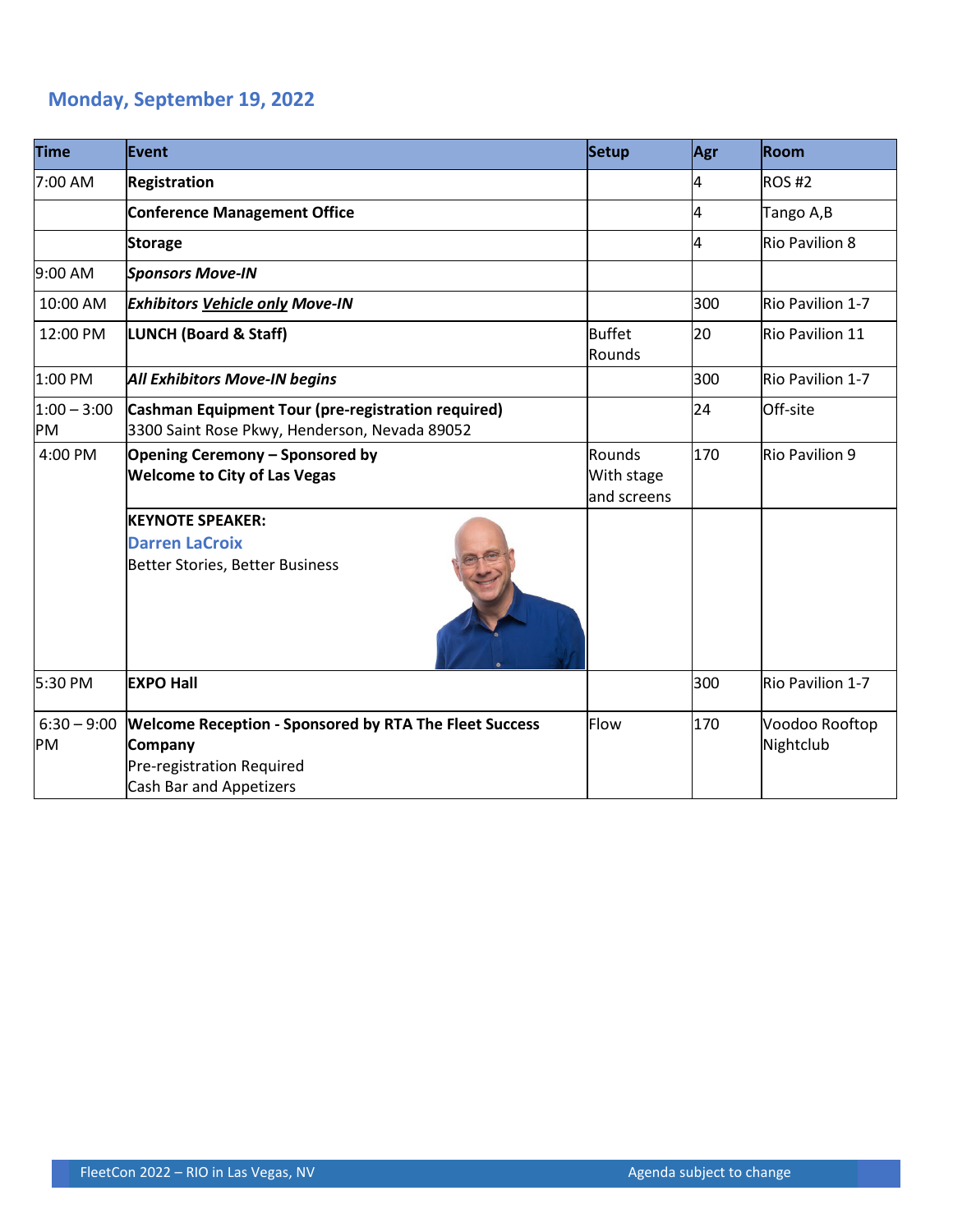## **Tuesday, September 20, 2022**

| <b>Time</b>                  | <b>Event</b>                                                                                                                                                                  | Setup         | Agr | Room             |
|------------------------------|-------------------------------------------------------------------------------------------------------------------------------------------------------------------------------|---------------|-----|------------------|
| 7:00 AM                      | <b>Registration</b>                                                                                                                                                           |               |     | <b>ROS #2</b>    |
|                              | 7:30 - 9:30 AM Breakfast - EXPO Hall                                                                                                                                          | <b>Buffet</b> | 150 | Rio Pavilion 1-7 |
| 9:00 AM                      | <b>Learning Session 1:1</b><br>A Streamlined Approach to Diagnostic Dilemmas Part 1 <br><b>Brandon Steckler and Jerry Truglia</b><br><b>Technician Training [90 minutes]</b>  | Classroom     | 75  | Rio Pavilion 10  |
| 9:30 AM                      | <b>Learning Session 1:2</b><br><b>Grant Funding for Hydrogen Fuel Cell Applications   Sydney</b><br><b>Krueger</b>                                                            | Classroom     | 50  | Rio Pavilion 11  |
|                              | <b>Learning Session 1:3</b><br>Redefine & Transform Through Transition   Todd Duckett                                                                                         | Classroom     | 35  | Miranda 7        |
| 10:30 AM                     | <b>Learning Session 2:1</b><br>A Streamlined Approach to Diagnostic Dilemmas Part 2 <br><b>Brandon Steckler and Jerry Truglia</b><br><b>Technician Training [90 minutes]</b>  | Classroom     | 35  | Rio Pavilion 10  |
|                              | <b>Learning Session 2:2</b><br>The Road to Electrifying Your Fleet: From Rookies to<br>Veteran   Moderated Panel                                                              | Classroom     | 50  | Rio Pavilion 11  |
|                              | <b>Learning Session 2:3</b><br>Top 12 Metrics to Run an Efficient Fleet   Kevin Devery                                                                                        | Classroom     | 35  | Miranda 7        |
| $11:30 - 12:00$              | <b>Business Meeting</b>                                                                                                                                                       |               | 250 | Rio Pavilion 9   |
| 12:00 PM                     | Lunch                                                                                                                                                                         | Rounds        |     | Rio Pavilion 9   |
| $ 12:30 - 2:30$ PM EXPO Hall |                                                                                                                                                                               |               | 300 | Rio Pavilion 1-7 |
| 2:00 PM                      | <b>Learning Lesson 3:1</b><br>Understanding and Diagnosing Hybrid/Electric Vehicles  <br><b>Brandon Steckler and Jerry Truglia</b><br><b>Technician Training [90 minutes]</b> | Classroom     | 35  | Rio Pavilion 10  |
| 2:30 PM                      | <b>Learning Session 3:2</b><br>Fleet Electrification 101. What You Need to Know to<br>Successfully Electrify Your Fleet   Dave Carr                                           | Classroom     | 50  | Rio Pavilion 11  |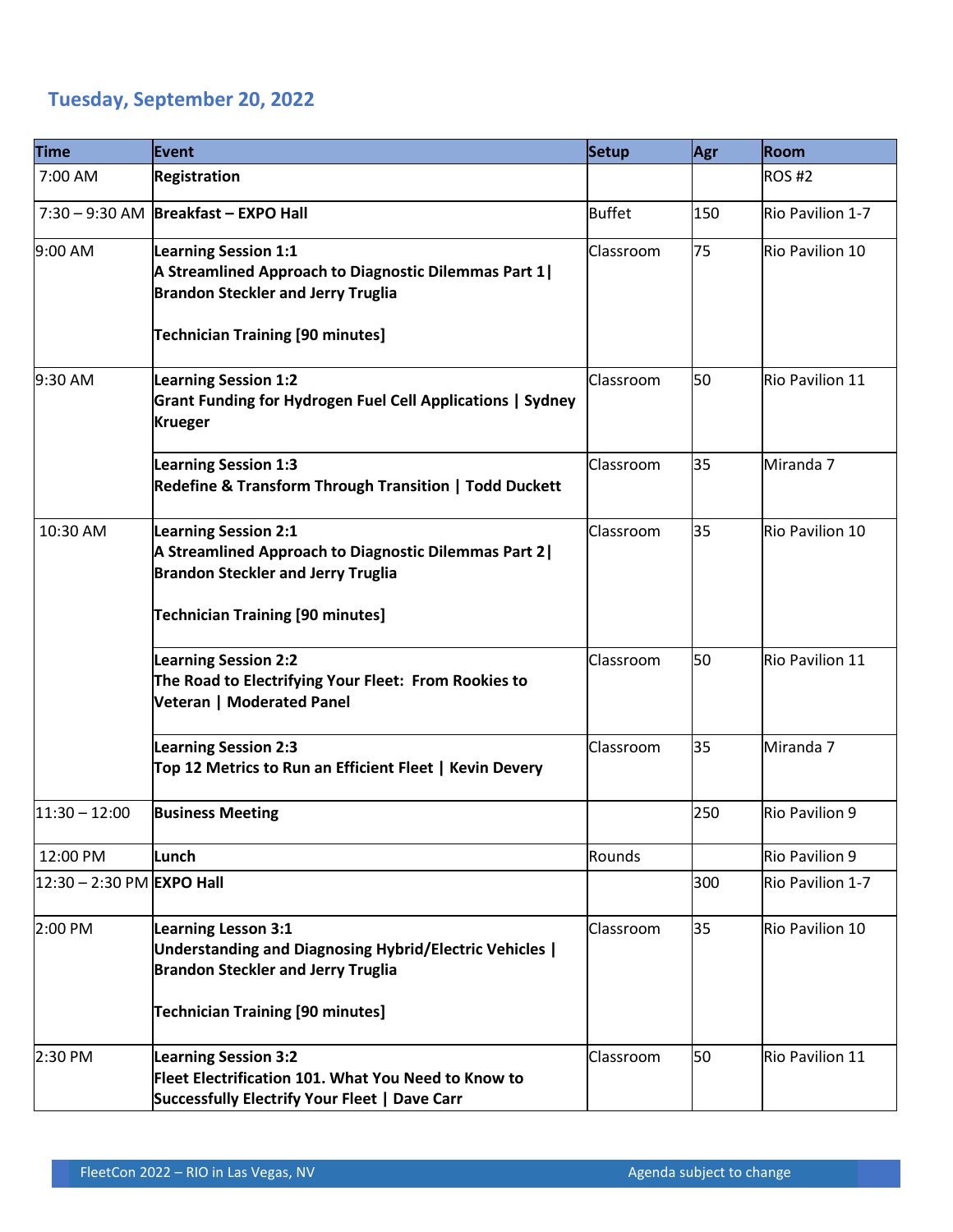|               | <b>Learning Session 3:3</b><br>Need to Improve Employee Retention? Start With Your<br>Culture   Josh Turley                                          | Classroom                                                                          | 35  | Miranda 7        |
|---------------|------------------------------------------------------------------------------------------------------------------------------------------------------|------------------------------------------------------------------------------------|-----|------------------|
| $3:45 - 5$    | <b>KEYNOTE SPEAKER</b><br><b>Dallas Everhart</b><br><b>Exceptional Communications: An Ongoing</b><br>Priority                                        | Rounds                                                                             | 200 | Rio Pavilion 9   |
| $5:00 - 6:30$ | <b>Awards Reception Sponsored by</b><br>Sourcewell<br><b>Appetizers and Cocktails</b><br><b>Four Awards Presented</b><br><b>Raffle Prize Drawing</b> | <b>Flow with</b><br>hightops /<br>Special<br>Section for<br>presentation<br>]stage | 200 | Rio Pavilion 1-7 |
|               | <b>FREE EVENING</b>                                                                                                                                  |                                                                                    |     |                  |

## **Wednesday, September 21, 2022**

| <b>Time</b>          | <b>Event</b>                                                                                                                                            | Setup            | Agr | Room                    |
|----------------------|---------------------------------------------------------------------------------------------------------------------------------------------------------|------------------|-----|-------------------------|
| 7:30 AM              | Registration                                                                                                                                            |                  |     | $ROS$ #2                |
| $7:30 - 8:30$<br>AM  | <b>Breakfast</b>                                                                                                                                        | Rounds           | 200 | Rio Pavilion 9          |
| 8:30 AM              | <b>Learning Session 4:1</b><br>Becoming an MVP   Dallas Everhart                                                                                        | Classroom        | 50  | Rio Pavilion 10         |
|                      | <b>Learning Session 4:2</b><br><b>EV Charger Management: Fleet Best Practices to</b><br>Operating in a Multi-Network Environment   Michael J<br>Terreri | Classroom        | 50  | Rio Pavilion 11         |
|                      | <b>Learning Session 4:3</b><br><b>From Dial Tone to Data Stream: Connected Fleet</b><br>Strategies   Wayne Corum                                        | <b>Classroom</b> | 50  | Miranda 7               |
| $9:30 - 11:30$<br>AM | <b>EXPO HALL</b>                                                                                                                                        |                  | 300 | <b>Rio Pavilion 1-7</b> |
| 11:30 AM             | <b>Roundtable Discussions and Networking</b><br><b>Hosted by FleetPros National Board</b>                                                               | Rounds           | 200 | Rio Pavilion 9          |
| <b>Noon</b>          | Lunch sponsored by FleetPros CO Chapter<br>Preview of FleetCon 2023 Hosted by Colorado Chapter                                                          | Rounds           | 200 | Rio Pavilion 9          |
|                      | Keynote Address: TBA                                                                                                                                    |                  |     |                         |
| 12:00 PM             | <b>Exhibitors Vehicle only Move-out</b>                                                                                                                 |                  |     |                         |